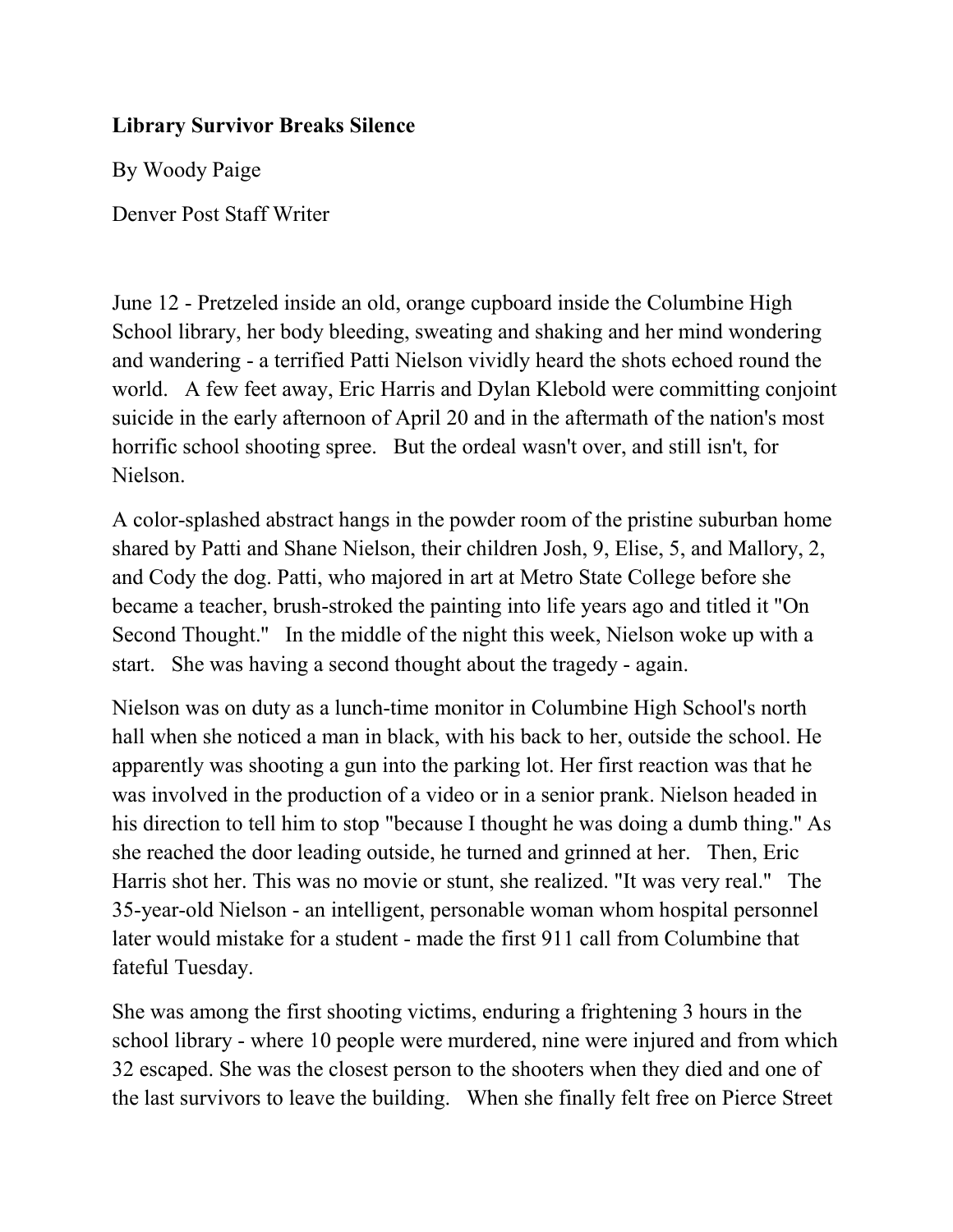outside Columbine late in the afternoon, Nielson noticed a blind boy from school standing alone. Police ordered her to get into an ambulance and go to the hospital. "I can't leave the blind student,'' she said. The young man turned toward her and said: "I prefer "visually challenged.' '' Nielson smiled for the first time in what seemed like an eternity.

Nielson is one of the most pivotal witnesses to the Columbine shootings. She was deluged by requests for interviews in the early days but was too traumatized and wanted to grieve for the slain students. Now, Nielson feels she can reflect more thoughtfully about April 20. "I have second thoughts about what happened all the time. I can't get it out of my mind. It's there.''

Under a job-share, Nielson taught three morning art classes each day. Her last class ended at 11:10 a.m., and she stopped to tell a fellow teacher a joke she had heard on the radio that morning. Normally, Nielson monitored a hall every other Tuesday during second lunch period. But she traded with a colleague and worked both lunch periods. Columbine is a "good school where everybody cares,'' she said. "We have high test scores, and our athletes do well, but that's not all. We have a great music department and drama department, and our art students have won several awards.'' The only trouble she had experienced as "hall policeman'' was students bringing soft drinks or food from the cafeteria downstairs. "The principal (Frank DeAngelis) wanted to keep the school clean, and it was.''

At about 11:20 a.m., Nielson was standing in the hall looking at a multicultural art book she was considering for her classes. Brian Anderson, a junior, lingered nearby. They heard "pops'' from the stairs outside the building and saw the man in black through the double glass doors. "What's that?'' Nielson said. Anderson replied: "Probably a cap gun. It's probably for video productions.'' The speculation "made perfect sense to me,'' Nielson recalled. "Students do little skits and stuff for video class.'' Nielson and Anderson walked quickly toward the doors "and just as we got to the second set of doors, (the gunman) turned around and looked straight at us. He did not have a mask over his face, but he was wearing some kind of black hat. I thought he was small, but I found out later he was pretty tall. But he was thin and kind of lean,'' Nielson said. "He smiled at me and pointed the gun.'' It was a TECDC9 semiautomatic handgun. He fired and Nielson twisted to see a large hole in the glass door. More shots, and Anderson was hit in the chest. Nielson felt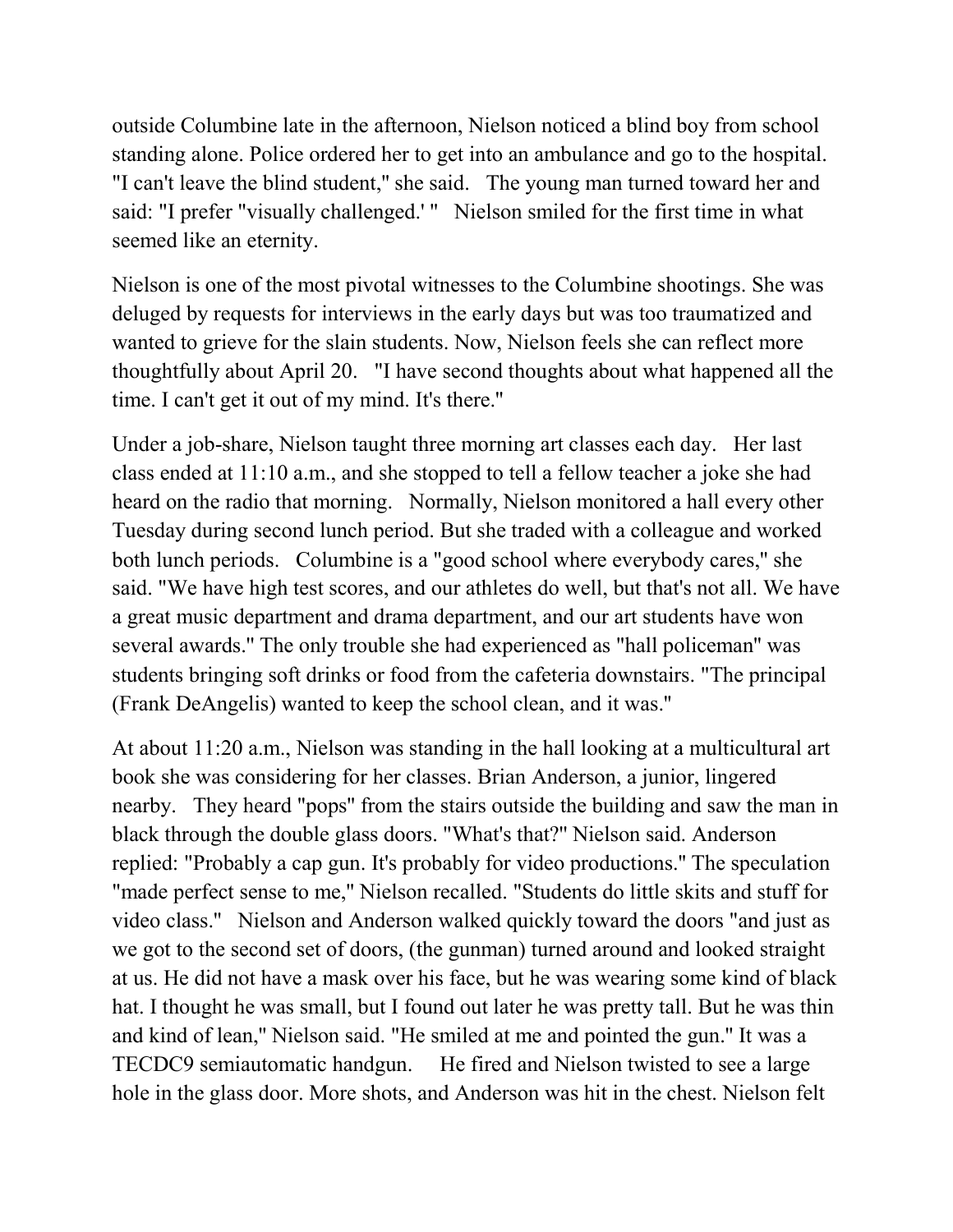her back burning. "I didn't know what it was, maybe the glass from the door. The second I looked at the kid, (Anderson) he arched and dropped, and I screamed.'' A bullet grazed Nielson - there are scars streaked across her back - and another stuck in a necklace Anderson wore. "He reached down and plucked it out himself.'' The teacher pushed the student back inside - "he's 16, and I'm 35, and it was maternal instinct,'' and they sprinted around a corner into the library. "It was the fastest place to go for help.''

If Nielson hadn't been hall monitor, she would have been home with her children when the shootings started. "I couldn't understand why I was there. But there must have been a good reason.'' The library was full of kids. "I screamed there was a man with a gun, and the kids were looking at me shocked.'' Nielson didn't know this section of the school well - her class was on the other side of the building. But she knew there was a telephone behind the library's main checkout desk. "I had used the phone several weeks before to call my sister.'' The librarian was at lunch, and there was no conspicuous adult supervision. Nielson hollered to the students: "Get down. Get under the tables.'' She grabbed the phone. "We had done fire drills, and I remembered instinctively to call 9 to get an outside line, then 911.'' Nielson could hear shooting "and whooping it up'' beyond the library doors. She knew then that more than one person was involved and they were definitely students. "I have said that it felt like there were more than two, but I cannot account for that. . . . There was adolescent-type shouting,'' she said. "I don't remember exactly what was said, but it was like kids enjoying themselves and having a great time." The library doors were open and secured in place. Nielson since has had second thoughts about whether she should have tried to lock the doors, but she had no key and the doors had glass windows. Someone trying to get in wouldn't have been deterred. Besides, she knew that a shooter was just behind her and Anderson. While the students huddled beneath tables and behind chairs, a police dispatcher answered Nielson's call. She spoke loudly and unhaltingly, for the benefit of both the dispatcher and the frightened young men and women. "I wanted everyone to know I was serious." "Yes, I'm a teacher at Columbine High School, and there is a student here with a gun. He just shot out a window. I believe ... "... The school is in a panic, and I'm in the library. I've got students down. Kids under the table. My kids are screaming. Under the table, kids. The teachers are trying to take control of things. We need police here.'' Fire alarms were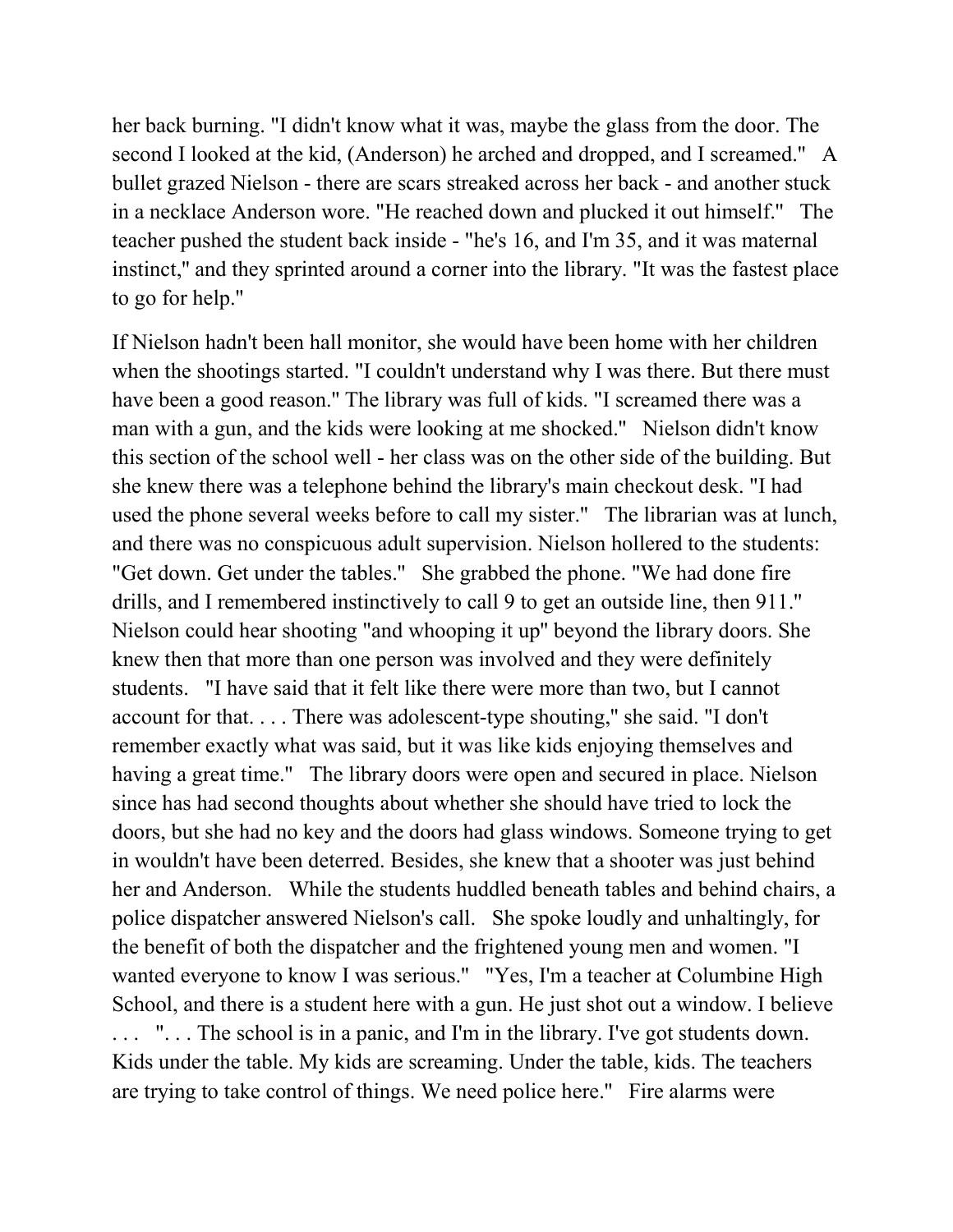blasting. Strobe lights that went on in the library gave it an eerie disco appearance, and smoke wafted in from the hall. Nielson slid under the backside of the checkout desk and continued talking to the woman dispatcher, who told her police, paramedics and firemen were en route. "I could hear shots, and I could hear bombs,'' she says now. "I felt like we were going to die.'' Students began peeking over the tables, and Nielson shouted again for them to take cover.

She heard gunmen enter the library and the shooting began. Nielson started to recite The Lord's Prayer. The dispatcher told Nielson to "forget about the Lord's Prayer for the moment and talk to her.'' She then whispered to the dispatcher: "They're in here. They're killing kids. I need to go now.'' She left the phone off the hook and crawled beneath the desk, where a stool normally would go. The tapes continued to pick up the havoc in the library for another 20 minutes - until all the victims had been shot. When the line was disconnected, Nielson said, it wasn't from her side. That means authorities have a 26-minute taped record of the siege in the library. Had they not lost the connection, they would have heard what transpired at the end of Harris' and Klebold's lives.

Nielson couldn't see the shooters, but she could hear them. "They were saying the most disgusting, vile things . . . You could tell they were having fun.'' The two saw a black teenager and called him a racist name. "Then they killed him.'' The shooters ordered any jocks in the room to stand up. Two who were identified were shot. "But it wasn't just athletes,'' Nielson said. Harris and Klebold picked out one young man because he wore glasses and accused him of being " "a geek - you think you look cool' '' and told another student he was " "pathetic, fat boy.' '' "You'd hear them yell something terrible,'' Nielson said. "Then, boom.'' When one girl said "Oh God, Oh God,'' an assassin asked her: "Do you believe in God?'' When she said she did, she was shot. But another girl also cried "Oh God, Oh God,'' and "I didn't hear shots, so I knew she was alive. Every time one of them would say something, I'd hear shots, and I knew kids were dying.'' Many students believed Nielson had been killed after shots were fired into the desk. Again, though, she was spared - by inches. The two gunmen were "reloading and talking about watching each other's back to keep anyone from jumping them. They were on a power trip,'' Nielson said. When a student said: "Don't you think you've done enough?'' he was shot. A gunman announced: "We're going to blow up the library,'' Nielson said. The killers "were just gross. There were theatrics involved, and they seemed to be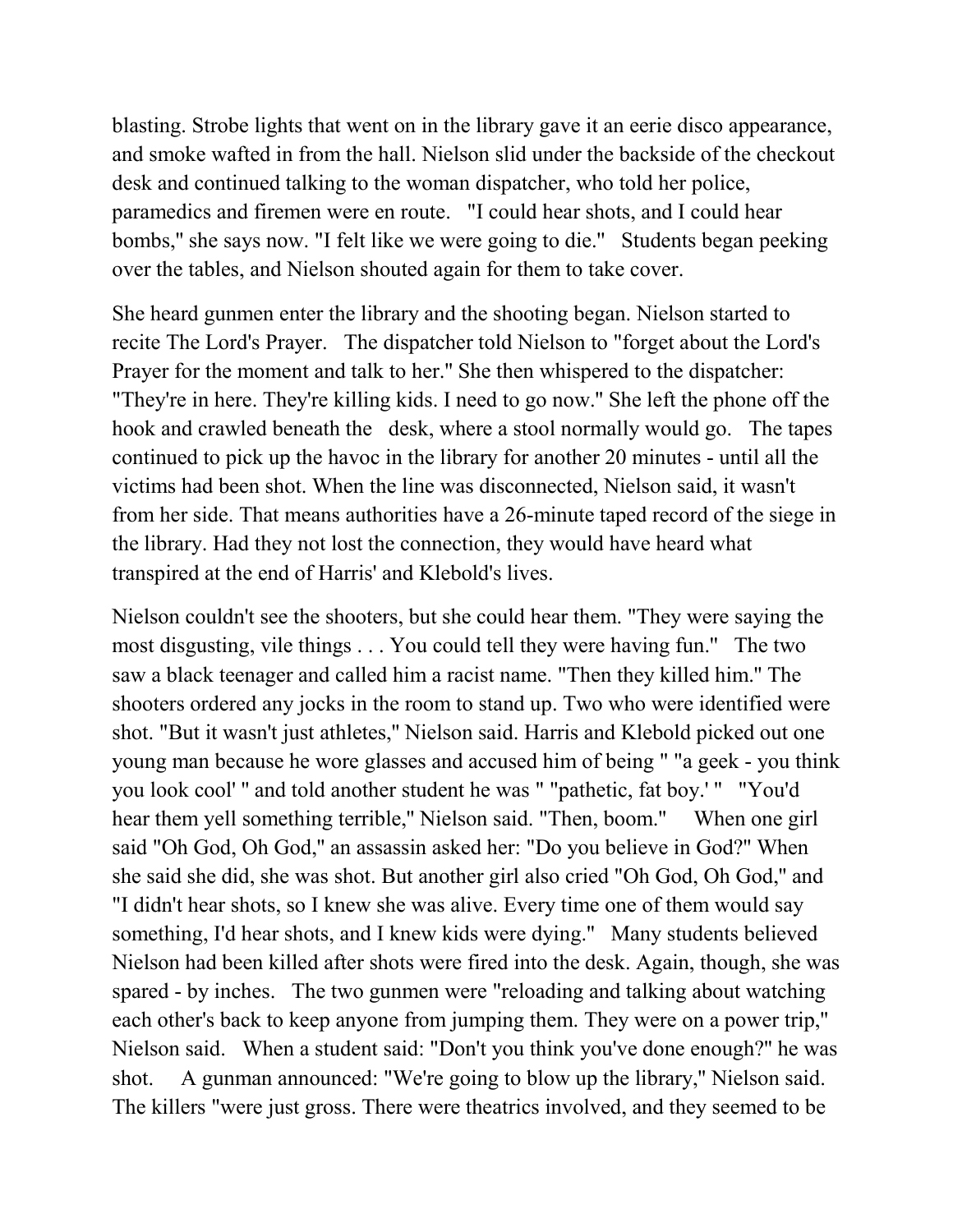acting out some war game. One second they were mean, the next they were laughing. I thought they were on illegal drugs, but I guess the autopsies show they were not, which is also kind of bizarre, because you can't believe anyone in their right minds would do this. They were so crazed.'' At one point a shooter said: "Look at that head blow up. I didn't know brains could fly.'' Nielson was trying to remain as still as possible while trying to plot something to do. But there wasn't anything anyone could do. "I thought the police would show up at any moment. But they didn't.'' Police told the Nielsons as many as 100 shots were fired in the library, and at least one pipe bomb exploded. Finally, Nielson heard one of the youths say: "Let's get down to the commons.'' But the other replied: "I have one more thing to do.'' One of the pair walked over to where Nielson was hiding. "He stopped in front of me, and I'm thinking I'm dead. His black combat boots, with the pants tucked in, were right by my head. I still don't know if he knew I was there. It was pretty open from that side. But I had no place to run or hide.'' The gunman grabbed a chair and smashed it atop the desk. At that point, about 10 minutes after they had entered the library, the shots stopped and Klebold and Harris left the room. Nielson didn't dare move. But most of the students who were unharmed or injured ran out of the room and downstairs to an exit.

Nielson was in shock. "I never knew the kids got out.'' After several minutes of calm in the library - although she could hear shots in the distance - Nielson crawled from behind the desk. "I saw two tennis shoes sticking out from under a table.'' Everyone seemed dead. The young people were lifeless, and blood was splattered everywhere. Nielson believed she was the only person alive in the library, though she later found out two students had not died. "Everyone else was gone, and there was nothing else I could do.''

Inside the library area are several smaller rooms. Nielson crawled around corners and spotted a cupboard under a kitchen sink. She sat on a paint tray, twisted her body into a fetal position and shut the cupboard door as much as she could. "There were no handles on the inside, so I couldn't shut it all the way. There was just a crack of light.'' She looked at her watch. It was 11:45 a.m. Nielson was certain the gunmen would return at any moment. "I got as quiet as I could and prayed until I couldn't think of anything else to pray about.'' She could hear shots in the distance - downstairs, it turned out, in the cafeteria - and more pipe bombs detonating. "There was a definite difference between bombs and shots.''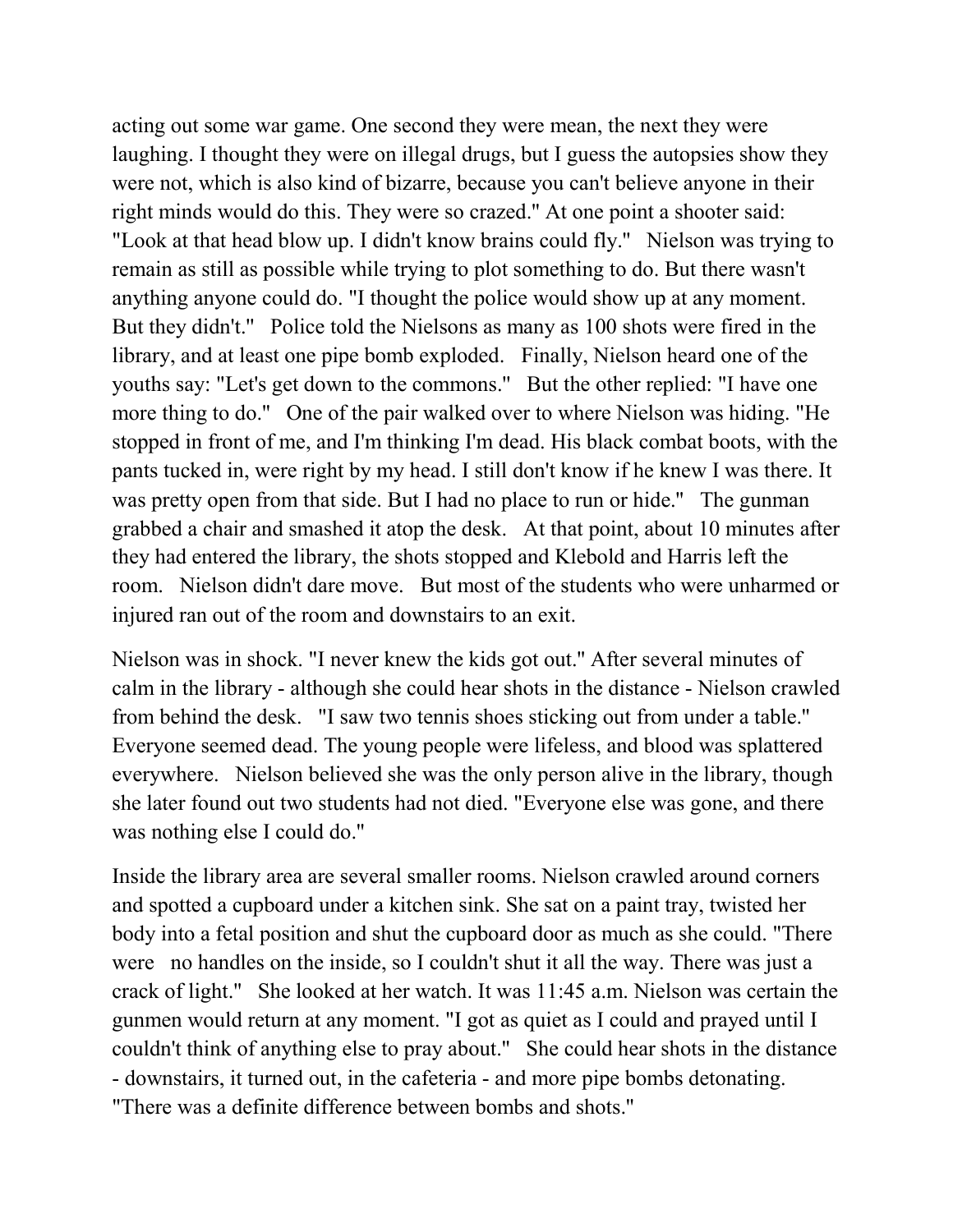From police, Nielson eventually learned that two barbecue grill-sized propane tanks had been lashed together in the commons area, and that Harris and Klebold had fired at them hoping to cause a major explosion. The tanks were beneath the library. Harris and Klebold "couldn't get close to them because they would have been blown up, the officers told me, and they were such bad shots they didn't hit them. If they had, everything might have gone up.''

As it was, the cafeteria was 6 inches deep in water from the fire sprinklers, and the alarms continued to blare. "It was so noisy,'' Nielson said. In her cocoon in the cupboard, Nielson searched for a pencil - in vain. "I wanted to write down a record of what went on, and I wanted to leave my husband a message telling him how much I loved him.''

Shane Nielson, whose family-owned chemical laboratory is in Brighton, had learned of the tragedy on TV and took off for Columbine about the time his wife was wedging herself into the cupboard. He got behind a police car and "broke every speed limit,'' Shane said. "Like a lot of other people, I didn't think it was that serious at first. Then there were reports about people injured.'' At Leawood Elementary School, Shane Nielson waited with students' parents and teachers' spouses.

Nielson considered coming out of her cubbyhole to call her husband, "but I was afraid they might come back while I was on the phone.'' So she waited "and started to talk to myself. I thought that Mallory wouldn't remember me if I died. I wanted Josh to get closer to his father and I hoped that Elise would remember the time we spent together before I was gone. "I could hear helicopters up above, and I thought they were probably from the TV stations, and I wondered why the SWAT teams weren't there yet. I thought at any time someone would come in and say "It's all right to come out.' It didn't take that long to get to the school. Then I thought that the gunmen might come in and say it was OK to come out because they were the police, and they'd have me. I was scared to death, and I was thinking about all those students dead in the library.''

Her legs and feet went numb, and Nielson tried to reposition her head. "I thought if I had to run, my legs would give out on me. I thought I would have to spend all night in this cupboard, and I was determined not to let it make me go insane.'' She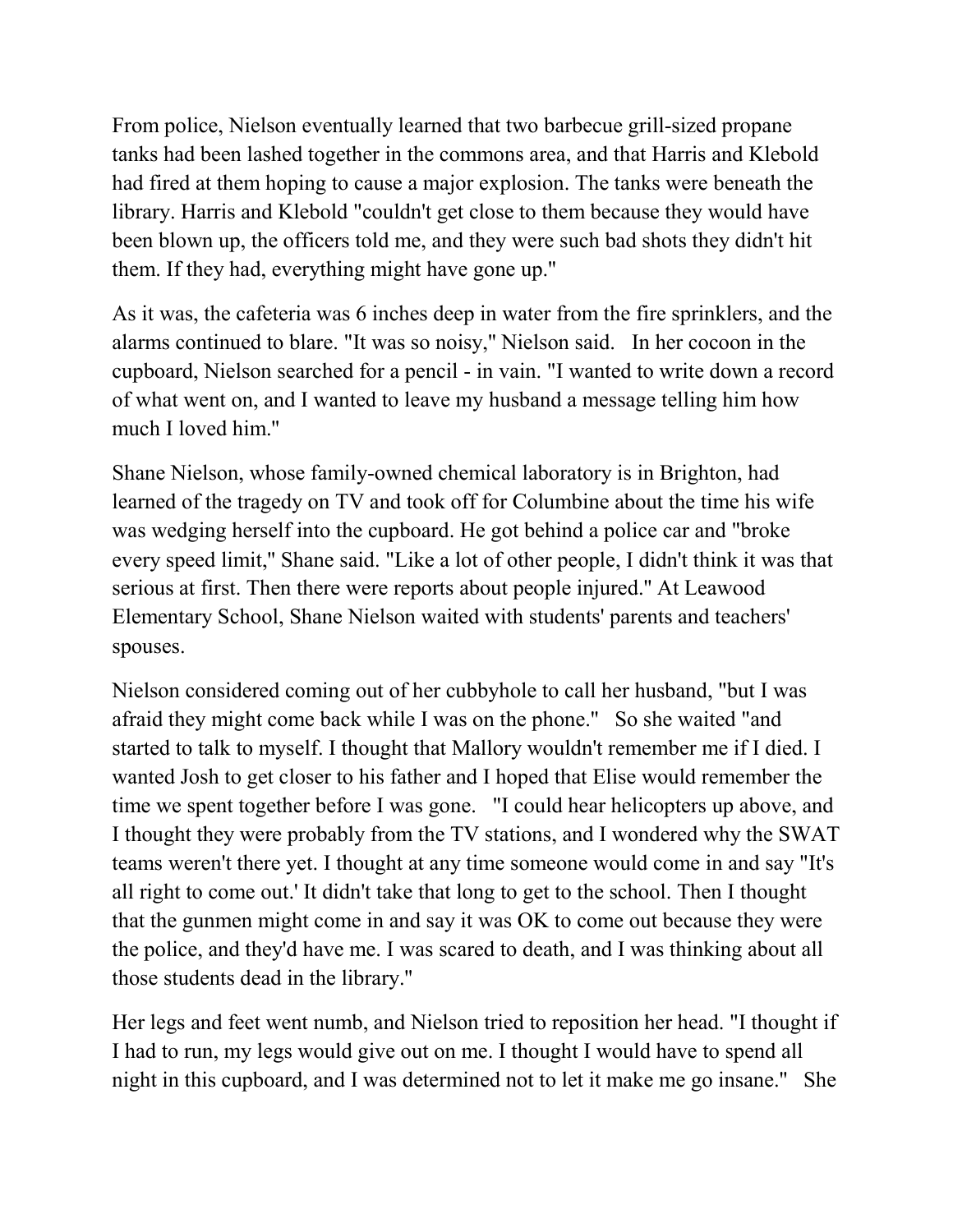believes, because of the sounds she heard, that the gunmen returned to the library briefly, thought that no one was alive, and departed. At one point - Nielson doesn't know when because she couldn't see the time on her watch - she heard glass breaking. She was unsure if the gunmen had returned or if police were shooting out the windows. That was when injured student Patrick Ireland went through the window to safety. Through the crack in the cupboard door Nielson saw two older women who worked as library aides creeping past. She motioned to them, and one said they were going back to an inner room where they had been hiding. Nielson considered joining them, but decided to remain where she was "because then I thought maybe they (Harris and Klebold) would come back to the broadcasting room.'' For the first time since she hid, Nielson could see her watch. It was 1 p.m.

In the library is a makeshift TV studio - the Rebel News Network - where students taped programs that were televised on a cable channel in the school and nearby neighborhoods. "What if they wanted to go in there and broadcast their demands or just take over and say what they wanted to on TV? So many things were going through my head,'' Nielson said. Then she knew they were back. Nielson could hear commotion in the library. Followed by a reverberating shot. She feared the library aides had been killed. (They believed she had been killed.) "I didn't hear any conversation, any yelling, just rat-tat-tat.'' Investigators are convinced that at that time, between 1 and 2 p.m., Harris and Klebold killed themselves simultaneously.

Over the next few days police and some media outlets claimed that Harris and Klebold were dead within 30 minutes after the shooting started, at approximately noon. "I knew there was no way that was possible,'' Nielson said. "When I looked at my watch and saw 1 o'clock, they hadn't come back to the library.'' Harris and Klebold, by her reckoning, were alive well into the afternoon - even though, by then, SWAT members were in the school. There is speculation that police exchanged fire with the two. Nielson constantly heard shots from afar, but police told her they were "laying down ground cover and shooting into the floors.'' She doesn't question the police tactics, but has "heard that the SWAT team at the building wasn't getting the information that people were dying inside.''